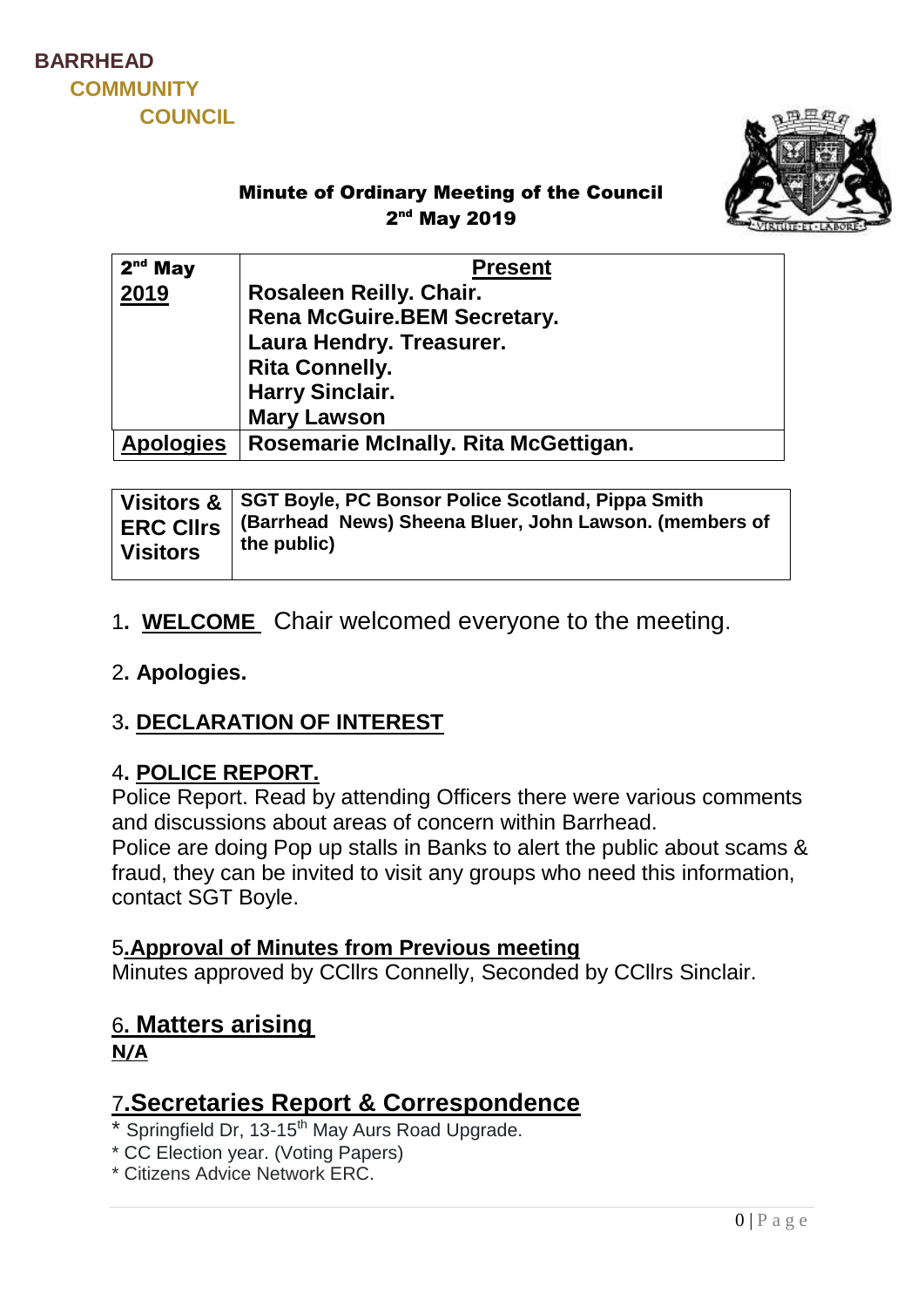- \* Associated Transport Planner.
- \* Aurs Road Realignment Planner. Morning Session only.9th May 2019
- \* All about Barrhead Awards.
- $*$  Road Restrictions Glasgow Rd, 11<sup>th</sup> May 3 nights 10pm 6am.
- \* Springfield Dr, 13-15th May Aurs Road Upgrade.
- \* Cowan Park Engagement meeting.
- \* Talking Points.

Three Community Councillor shall attend the scheduled meeting to be held at the Foundry to discuss Aurs Rd Alignment.

Cowan Park Engagement meeting information was passed to the meeting by the Secretary, no information has been sent to the Community Council despite them being reminded to do so.

Through discussion it seems that there is a severe lack of information from ERC Council Departments on many issues & invitations for inclusion of members of Community Council, from new schools opening, Sir Harry Burns Centre, this also includes the Holocaust event with no notification 2019, the same thing happened with the same event in 2017.

To Contact Vincent to investigate the lack of important information & invitations who no longer include members of Community Councils.

### **8.Chairman's Report**

The chair was invited in to see the work that is being done in the James McGuire Building, by William McCready who is presently working there, has invited CC members to drop in to view the changes taking place.

Chair had spoken Tom Arthur.MSP on his recent visit to Tesco, he has made enquiries on concerning lack of CCTV facilities at Cowan Park, and he will keep us up to date on the CCTV.

### 9. **Treasurers Report**

Receipts sent in ERC for end of year.

10. Report from Delegated to External Bodies & Misc Reports.

### 11**. Committee Reports:**

**Planning & Licensing**

N/A

.